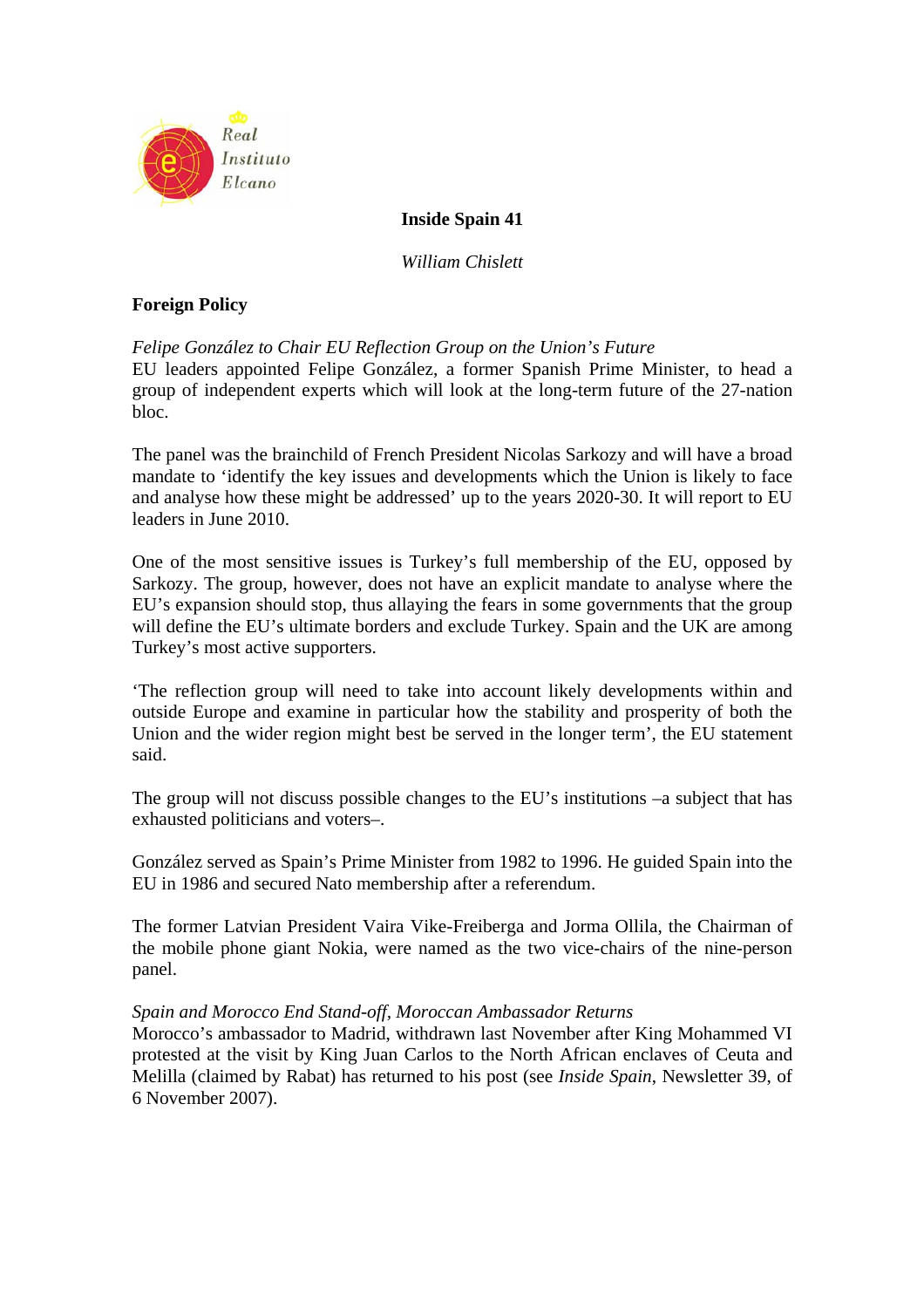The decision to send Omar Azziman back was agreed after Miguel Ángel Moratinos, Spain's Foreign Minister, delivered a letter from José Luis Rodríguez Zapatero, the Prime Minister, to his counterpart, Taieb Fassi-Fihri. The content of the letter, addressed to Mohammed VI, was not divulged.

### *Gaddafi Visits Spain, Agrees Economic Framework*

The Libyan leader Colonel Muammar Gaddafi made his first official visit to Spain and agreed an economic framework that could result in Spanish companies winning  $\epsilon$ 1.5 billion worth of contracts. The figure is higher than that announced during Gaddafi's visit to France (his first in more than 30 years).

Libya is seeking to modernise its infrastructure and increase its output of oil (the country is Spain's fifth-largest supplier). Repsol YPF, Spain's oil and gas conglomerate, is the main Spanish company in Libya.

Gaddafi, who came to power in a 1969 coup, met with Spanish businessmen in the Bedouin tent brought with him and erected in the grounds of the El Pardo palace used for official visits.

### *Spain to Help Sub-Saharan Africa Improve its Infrastructure*

Spain plans to help sub-Saharan African countries build roads and railways, José Luis Rodríguez Zapatero, the Prime Minister, announced at the end of last December's EU-Africa summit in Lisbon. Few details were offered.

As part of its efforts to reduce the influx of illegal sub-Saharan immigrants, who enter Spain via the Canary Islands after crossing the Atlantic in rudimentary fishing boats, the government is to open 13 schools-workshops in the region. Workers are also being directly recruited in these countries to work for Spanish companies in sectors such as fisheries.

These measures fall within the framework of the government's Africa Plan which provides for different actions to drive forward African development and address the causes of African emigration.

### **Domestic Scene**

### *Anti-terror Court Jails 47 People in Biggest ever Eta-related Trial*

The anti-terror court sentenced 47 people to prison terms of up to 20 years for their links to the separatist Basque terrorist group Eta. The trial was the largest ever tied to Eta.

The 47 were found guilty of belonging to, or collaborating with, a banned terrorist organisation. The ruling was the culmination of an eight-year investigation. It came six months after Eta formally ended its truce and three weeks after two undercover policemen were killed at gunpoint in South-Western France. Two of the three people accused of killing the policemen were arrested.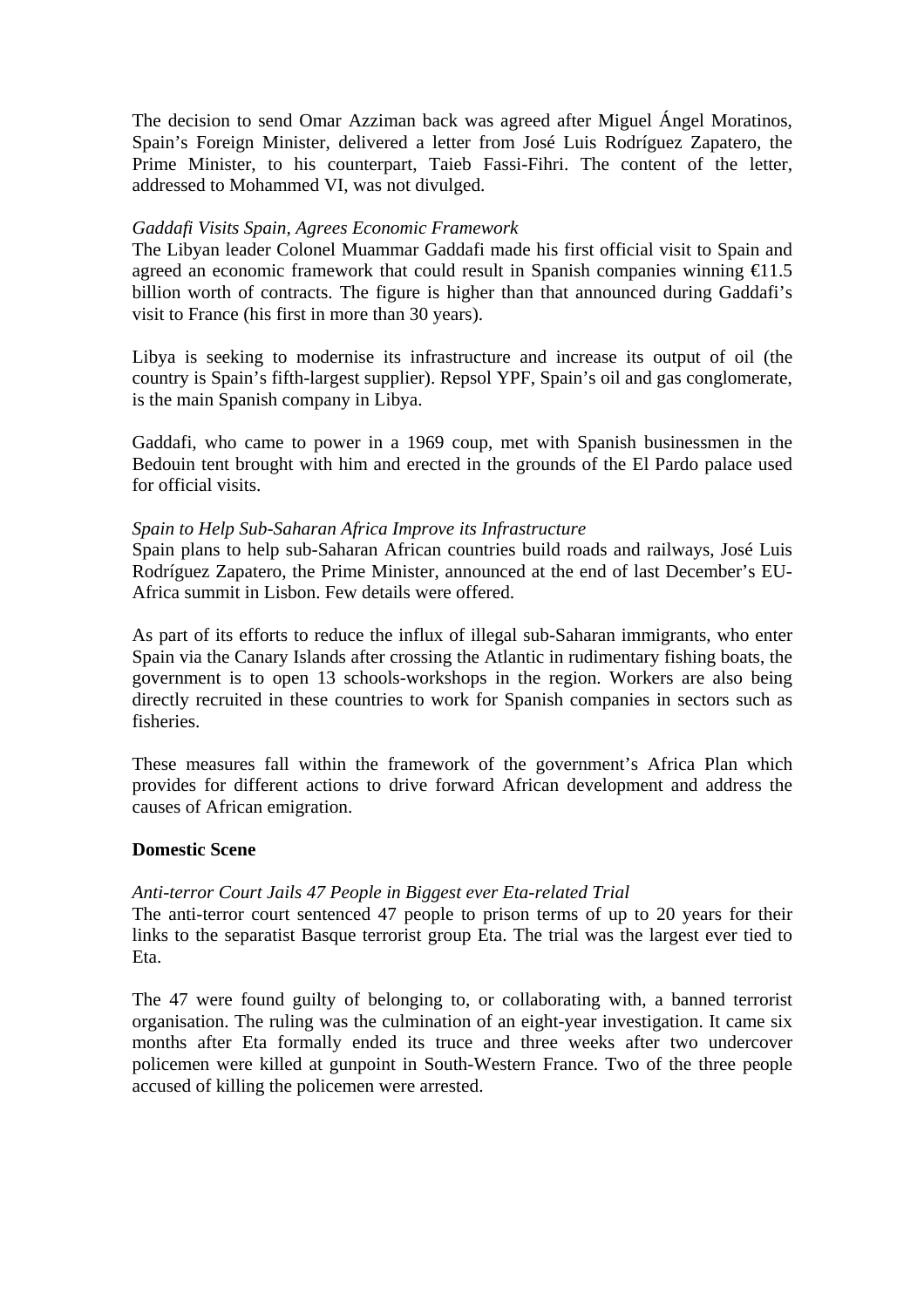Those convicted belonged to a range of youth, social and political groups that seemingly offered 'non-violent support for Basque independence'. Judge Ángela Murillo, however, said these organisations were the 'heart and entrails' of Eta as they raised funds, organised street violence and planned terror attacks.

The Basque government, led by the Basque Nationalist Party, and supported by a wide range of nationalist groups, criticised the sentences because they 'imprisoned ideas'.

In a related development, José Luis Rodríguez Zapatero, the Prime Minister, and Nicolas Sarkozy, the French President, agreed at the annual summit between the two countries in Paris to create a joint anti-terror investigation team following the killing of the two civil guards.

Meanwhile, Cándido Conde-Pumpido, the director of public prosecutions, was preparing to request the outlawing of the Communist Party of the Basque Lands (PCTV) and of Basque Nationalist Action (ANV) for their links with the illegal Batasuna (the political party that supports Eta and proscribed since 2003).

# *Church Mounts Offensive against Socialists, ahead of the 9 March General Election*

The ultra-conservative hierarchy of Spain's Roman Catholic Church, backed by Pope Benedict XVI, used a massive rally in support of the family to attack the government's 'radical secularism' which it said could lead to the 'dissolution of democracy'. The remarks outraged Socialist leaders who viewed the protests as the opening shot in the campaign for the 9 March general election.

Cardinal Agustín García-Gasco, the archbishop of Valencia, said the Socialists' policies 'do not respect the Constitution and only lead to despair through abortion, fast-track divorce and ideologies that manipulate the education of the young'. The Church hierarchy believes that the government's reforms including the introduction of a civics course in schools (see separate item below) and same-sex marriage are marginalising Christianity.

Cardinal Antonio María Rouco Varela, the Archbishop of Madrid, said legislation had 'reversed what the Declaration of Human Rights recognised: that the family is the nucleus of society, and has the right to be recognised'.

The organisers claimed 2 million people attended the rally. Other estimates put the number at 160,000. The Pope addressed the crowd from Rome via a large screen.

The Socialist party issued a statement justifying its policies and denying that they undermined the family. It challenged the PP to reverse them. José Luis Rodríguez Zapatero, the Prime Minister, said 'everyone has the right to have rights, however they think, and whether they profess a religion or not'. Francisco Vázquez, Spain's Ambassador to the Vatican, said the Church had 'taken a step backwards'.

The government was taken aback by the Church's belligerence as it had agreed a new financing deal under which the Church receives more funds via annual income tax returns. The Catholic Church, which enjoyed immense power during the 1939-75 regime of General Franco, is still the only faith in Spain to which taxpayers can assign a specified amount  $(0.7\%$ , up from  $0.5\%$ ).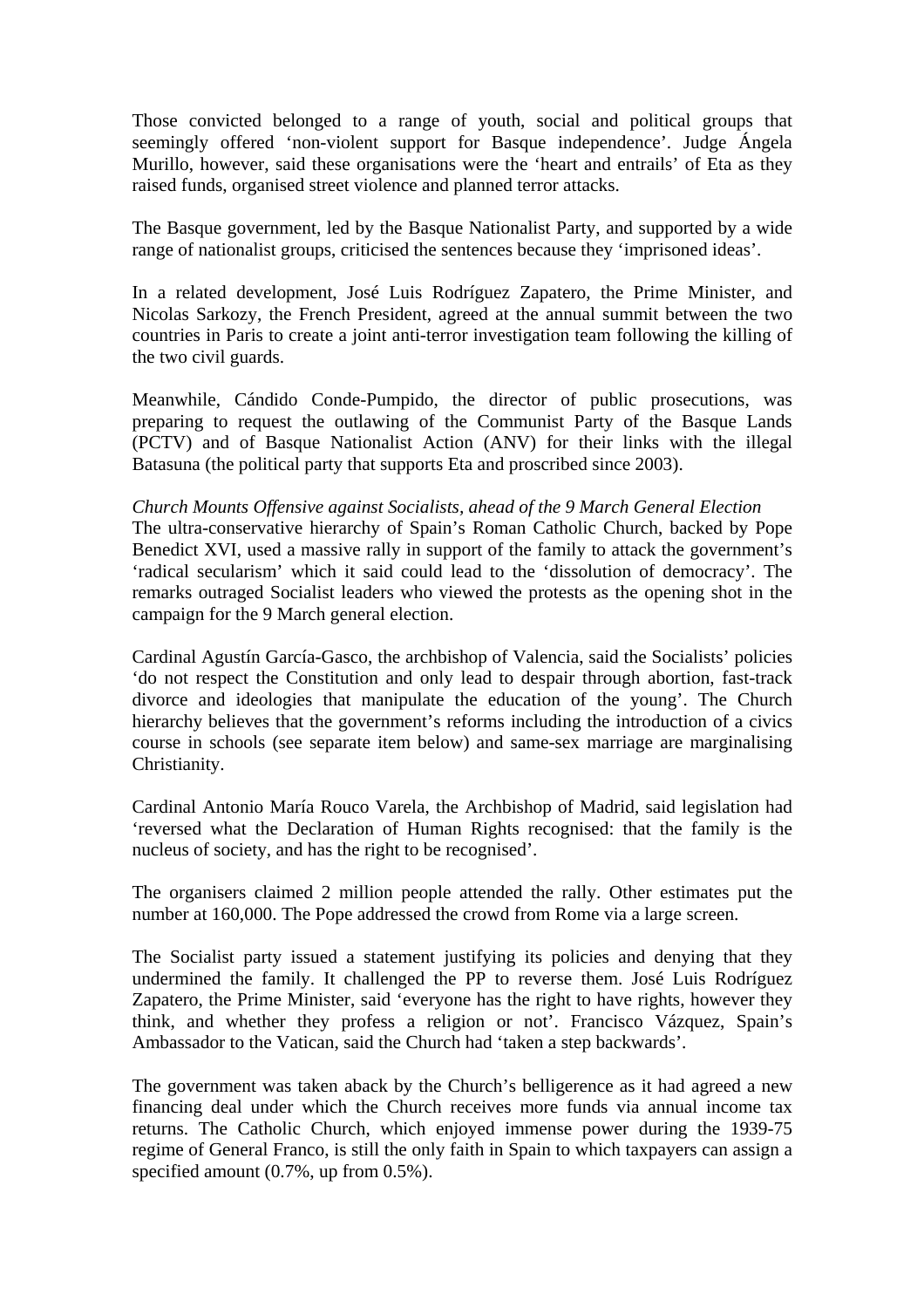The conservative Popular Party (PP) distanced itself from the rally for fear of losing centrist voters. However, Mariano Rajoy, the PP's leader, said that if he won the elections he would create a Ministry of the Family which would provide families with more social and legal protection.

The campaigning for March's elections will be particularly bitter and divisive. The PP has been on the offensive almost since the last election on 14 March 2004, held in extraordinary circumstances, when the Socialists were returned to power three days after bombs placed on Madrid commuter trains by Islamist radicals killed 191 people and injured more than 1,800 others.

The PP believed the bombs –placed in retaliation for its support of the US- and UK-led invasion of Iraq– robbed it of a third term in office. Since then Spanish political life has become very polarised and parliamentary debates vicious. Manuel Marín, the outgoing President of the Congress and a former EU commissioner, criticised both the Socialists and the PP for their behaviour during the legislature, saying Spaniards would not stand for it again.

The most contentious issue between the two parties was the government's initiative to seek a peace settlement with the separatist Basque terrorist group Eta after it declared a truce in 2006. The initiative, fiercely opposed by the PP, got nowhere and Eta returned to killing.

King Juan Carlos, in his Christmas message, called on the political forces to work together to defeat terrorism. This was the fourth year running that he called for unity on this issue, but so far he has been preaching in the desert.

### *Population Surpasses 45 million*

Spain's population reached 45.2 million at the beginning of 2007, up from 40.2 million in 1999, and the foreign-born segment accounted for almost 10%, according to the National Statistics Institute (see Figure 1).

The pace at which the total population has been growing, however, slowed down, largely because of the entry of fewer immigrants. Growth was 2.1% between 2004 and 2005, 1.3% between 2005 and 2006 and 1.1% between 2006 and 2007.

| Figure 1. Spain's Population 1999-2007 and Foreigners' Share |      |      |      |      |      |      |      |      |      |  |
|--------------------------------------------------------------|------|------|------|------|------|------|------|------|------|--|
|                                                              | 1999 | 2000 | 2001 | 2002 | 2003 | 2004 | 2005 | 2006 | 2007 |  |
| Population (mn)                                              | 40.2 | 40.5 | 41.1 | 41.8 | 42.7 | 43.2 | 44.1 | 44.7 | 45.2 |  |
| Foreigners' share (%)                                        | 1.8  | 2.3  | 3.3  | 4.7  | 6.2  | 7.0  | 8.4  | 9.3  | 9.9  |  |
| Cource: INE                                                  |      |      |      |      |      |      |      |      |      |  |

#### **Figure 1. Spain's Population 1999-2007 and Foreigners' Share**

Source: INE.

#### *Spaniards Support Civics Courses in Schools*

An overwhelming majority of Spaniards are in favour of lessons on citizenship in schools, according to a *Financial Times*/Harris Poll, and half believe new immigrants should be required to take a citizenship and language test in order to remain in the country (see Figures 2 and 3).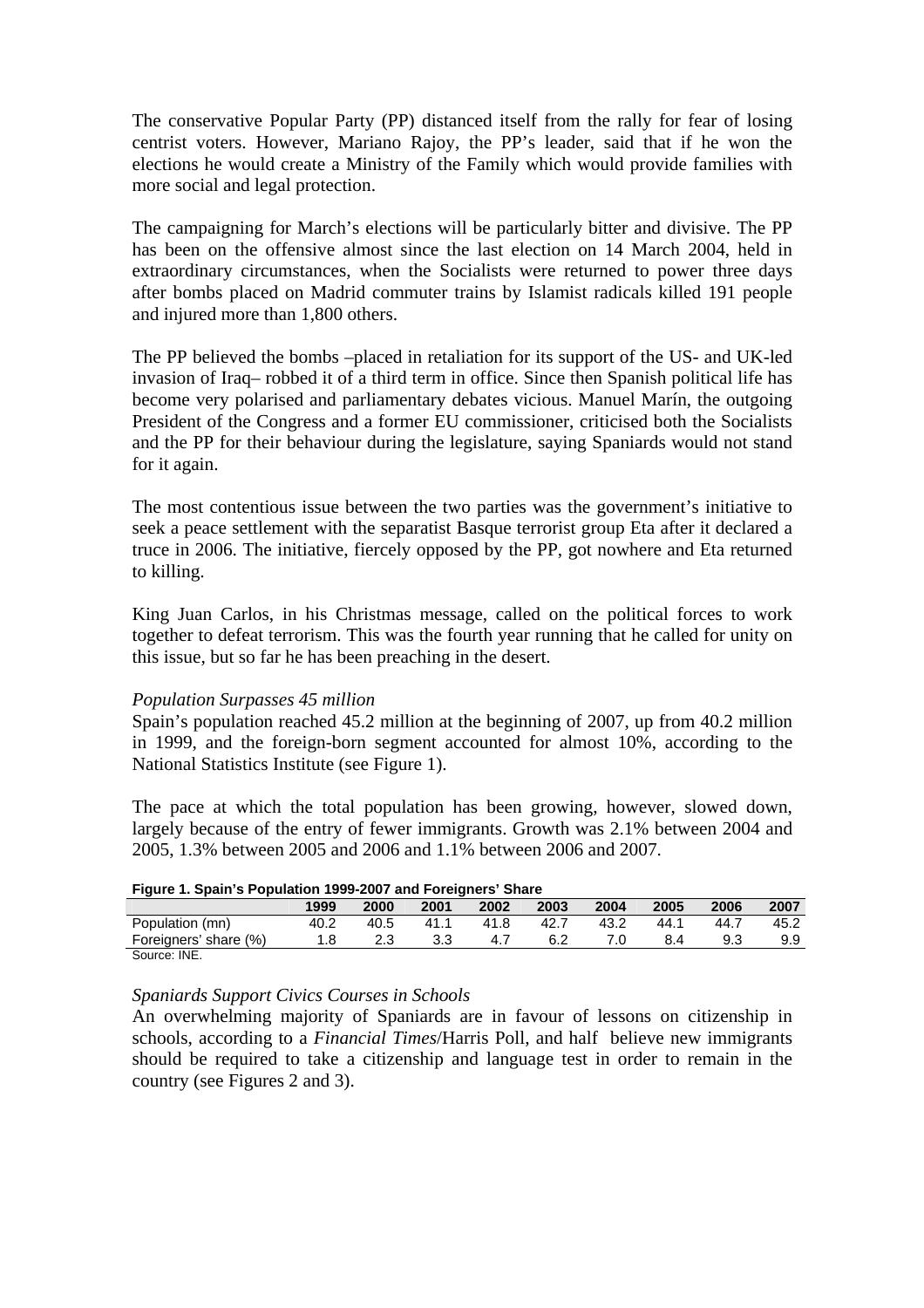| Figure 2. Civics Courses as Part of the Curriculum (%) (1) |  |  |  |  |
|------------------------------------------------------------|--|--|--|--|
|------------------------------------------------------------|--|--|--|--|

|          | <b>US</b> | UK                       | <b>France</b> | Italy | <b>Spain</b> | Germany |
|----------|-----------|--------------------------|---------------|-------|--------------|---------|
| Yes      | 89        | $\overline{\phantom{a}}$ | 86            | 99    | 84           | 92      |
| No       |           |                          |               |       | 10           |         |
| Not sure |           | 16                       |               |       |              |         |

(1) The question asked was 'Should the teachings of civics courses (ie, lessons on citizenship –how the country/democracy works, etc–) be part of the standard school curriculum in (the UK/France/Italy/Spain/Germany/the  $U(S)$ ?'

Note: percentages might not add up to 100% due to rounding.

Source: Eurostat.

#### **Figure 3. Citizenship and Language Tests for Immigrants (%) (1)**

|          | US | UK             | <b>France</b>  | Italy | <b>Spain</b> | Germany |
|----------|----|----------------|----------------|-------|--------------|---------|
| Yes      | 80 | 83             | 61             | 61    | 50           | 86      |
| No       |    |                | n,<br><u>_</u> | 29    | 35           |         |
| Not sure |    | $\overline{1}$ | 18             | 10    |              |         |

(1) The question asked was 'Should new immigrants be required to take a citizenship and language test in order to remain in (the UK/France/Italy/Spain/Germany/ the US)?'.

Note: percentages may not add up to 100% due to rounding.

Source: Eurostat.

The government launched obligatory civics courses in secondary schools in some regions last autumn amid fierce opposition from the hierarchy of the Roman Catholic Church. The Church (which held say over religious education during the Franco regime) said the state had no right 'to impose a moral formation that is not chosen'. In the last decade Spain has become an increasingly multicultural society: the foreign population now represents 10% of the total population.

In a separate but related development, a survey conducted by the government showed that a majority of the country's Muslim immigrants (estimated to number around one million) were very or fairly satisfied with their situation in the country. Of those surveyed, 26% said they were very content and 48% fairly satisfied. A total of 83% said they felt adapted to Spanish life and customs, 84% said no obstacles had been placed in their way for practising their religion and 90% rejected the use of violence. The survey covered 2,000 immigrants –57% of them from Morocco, 12% from Senegal, 11% from Pakistan and 5% from Algeria–.

Muslim leaders, however, played down the results and said the picture they painted was too idyllic as the questions in the survey avoided issues such as the difficulty of opening mosques and the teaching of Islam in schools.

### **The Economy**

*GDP Growth Revised Downwards, Current Account Deficit, Inflation and Unemployment Rise* 

The government revised its GDP growth forecast for 2008 from 3.3% to 3.1%, a figure that is still considered optimistic by many analysts. Meanwhile, last year's current account deficit reached a record of around 10% of GDP, inflation hit a 12-year high of 4.3%, double the government's initial estimate, and the number of unemployed rose by 106,674, the first increase since 2003. The jobless rate, however, was still relatively low at around 8%.

As a result of the inflation overshoot, wage bargaining agreements kicked in and increased salaries. These agreements for 2007 were based on a rise in inflation of 2%. Pensioners also received more money.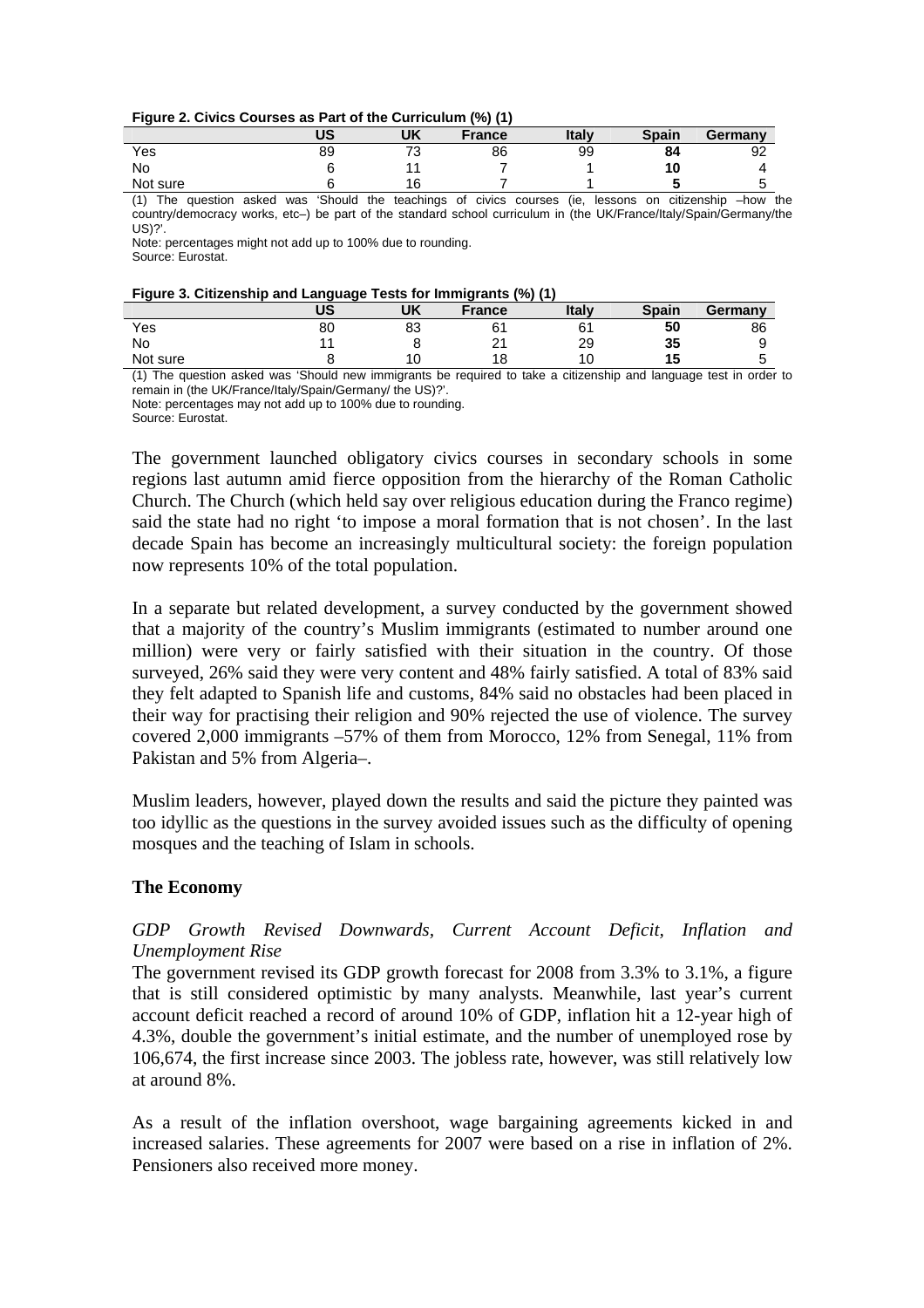The Spanish stock market ended 2007 up 7.3%, its smallest rise in five years (+31.8% in 2006). The selective Ibex-35, however, still performed better than other indexes (see Figure 4).

**Figure 4. Stock Market Indices, 2007 (% rise)** 

| <b>Index</b>      |         |
|-------------------|---------|
| Dax (Frankfurt)   | $+22.3$ |
| Ibex-35 (Spain)   | $+7.3$  |
| Dow Jones         | $+7.2$  |
| Euro Stoxx 50     | $+6.9$  |
| FTSE 100 (London) | $+4.1$  |
| Nikkei (Tokyo)    | $-11.1$ |
| Source: Markets.  |         |

The fall in these stocks reflected the downturn in the decade-long property boom. The price of new homes in 2007 rose by only 5.1% compared to 9.8% in 2006, 10.1% in 2005 and 12.5% in 2004 (see Figure 5). The property sales of some companies have fallen by 50%.

**Figure 5. Average Price of New Homes (€ per square metre)** 

| 1992                          | 1993 | 1995 | 2000  | 2001 | 2002  | 2003  | 2004  | 2005  | 2006  | 2007  |
|-------------------------------|------|------|-------|------|-------|-------|-------|-------|-------|-------|
| 919                           | 917  | 989  | 1.335 | .453 | 1.667 | 1.931 | 2.286 | 2.516 | 2.763 | 2.905 |
| Source: Sociedad de Tasación. |      |      |       |      |       |       |       |       |       |       |

Spain's 13 largest real estate companies and Madrid's association of real estate developers joined forces to create a lobby, known as G-14. Pedro Pérez, G-14's Secretary General and a former Secretary of State for the Economy under a previous Socialist government, estimated that for every flat not built two jobs were lost. He said up to 500,000 people could be laid off from the construction sector in 2008 and 2009. A high proportion of immigrants work in the sector.

Pedro Solbes, the highly experienced Economy Minister, agreed to stay on in his post if the Socialists win. This pleased the business community as the economic situation under the next government, regardless of its colour, will be very different to that of the last four years.

The Popular Party, meanwhile, announced that Manuel Pizarro, the former Chairman of Endesa, would run on their electoral list for Madrid. If the party wins the March election he will probably be named Deputy Prime Minister for the Economy. Pizarro fought off Gas Natural's attempt to takeover Endesa, but his preferred suitor, Germany's E.on. was beaten by Italy's Enel and Spain's Acciona in a controversial bid.

### *Spain's GDP Per Capita Surpasses Italy's*

Spain achieved its much vaunted overtaking (*superación*) of the Italian economy earlier than initially expected. Its GDP per inhabitant (the size of the economy divided by the population) in purchasing power parity terms in 2006 was 105% of the EU-27 average compared with Italy's 103%, according to Eurostat, the Statistical Office of the EU (see Figure 6).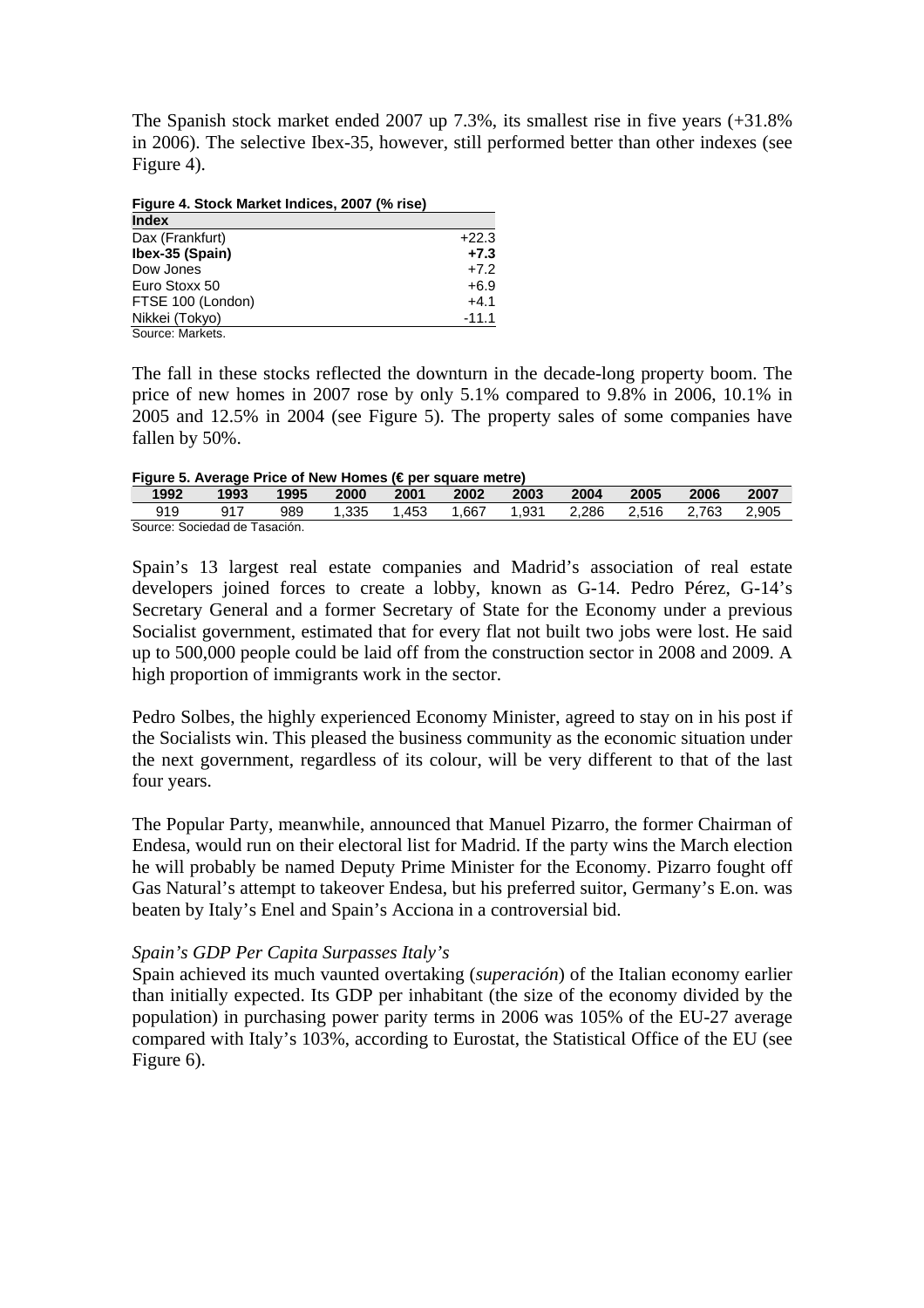

Spain's economy has consistently grown above the EU average over the last decade, while Italy has performed weakly in comparison, and its population has risen substantially (by more than 5 million). Indeed, but for the extraordinary increase in its population, largely due to the influx of immigrants, Spain's per capita GDP would probably have surpassed Italy's earlier.

Roman Prodi, the Italian Prime Minister and a former President of the European Commission who never questioned Eurostat's figures while in Brussels, pointed to the data of the International Monetary Fund (IMF) which showed Italy slightly ahead (using the same methodology) in 2005 (per capita income of US\$27,750 for Italy as against US\$27,270 for Spain). Given that the Spanish economy continued to grow much faster than Italy's in 2006 and 2007, the IMF's figures for these years are likely to be in line with Eurostat's.

José Luis Rodríguez Zapatero, the Prime Minister, said that overtaking France was now a national goal.

### *Repsol to Sell 25% of its Argentine Division YPF*

Repsol YPF, Spain's energy conglomerate, is to sell 25% of its YPF division to the Argentine financier Enrique Eskenazi. The long-awaited deal, which follows a year of talks, will be done in two phases: the sale of a 14.9% stake for US\$2.2 billion followed by a buy option for a further 10.1% for US\$1.5 billion. There will also be a listing of 20% of YPF during the first half of this year.

The proceeds will be used for a stronger push into oil exploration –Repsol's weakest area– particularly in Northern Africa and the Gulf of Mexico. The deal also enables Repsol to improve its relationship with the Argentine government, which often criticised the sale of the former state oil monopoly YPF to Repsol in 1999. Eskenazi is a close associate of Cristina Fernández, Argentina's recently elected President, who succeeded her husband Nestor.